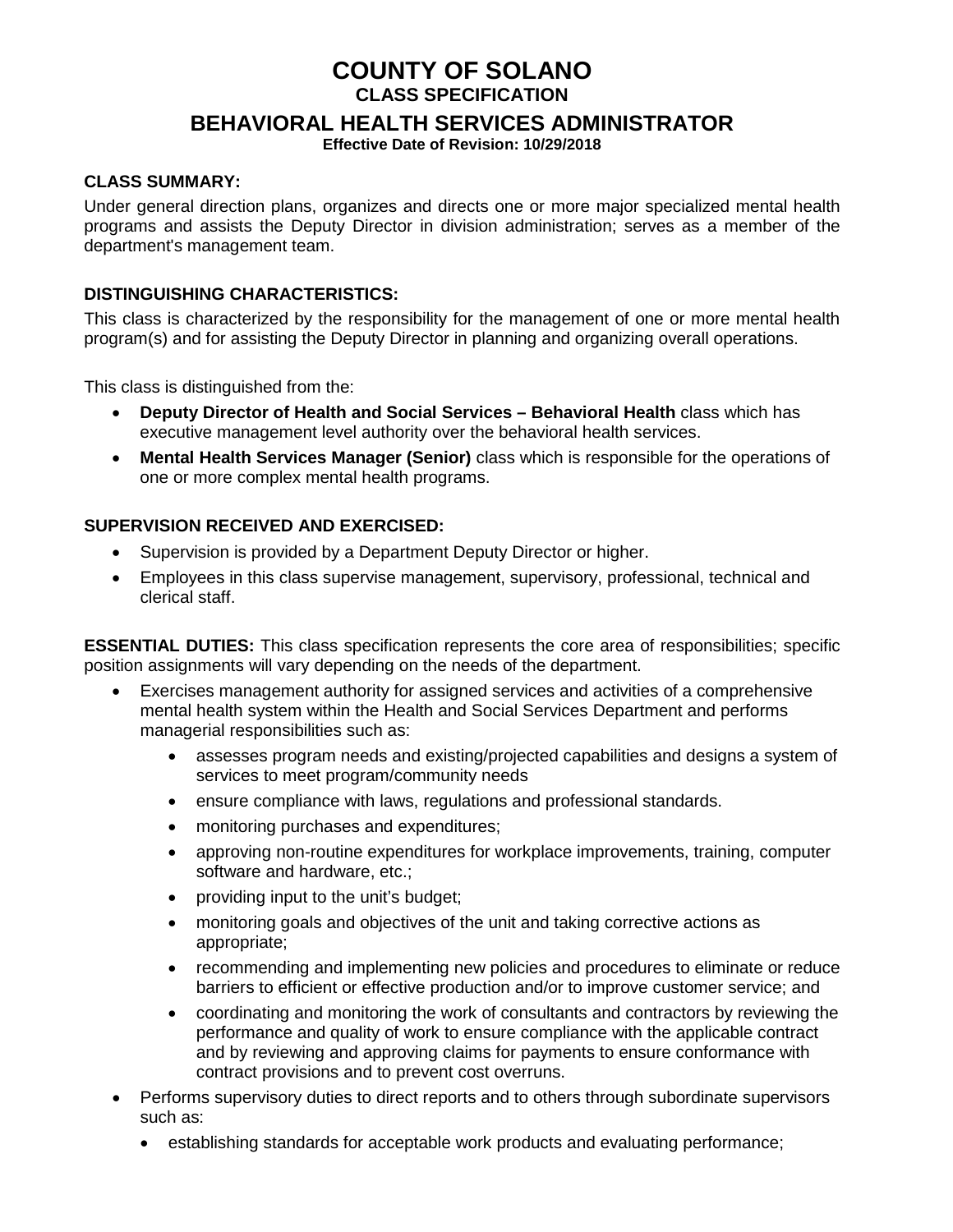- interviewing applicants and making selections;
- reviewing, approving and implementing disciplinary actions and terminations;
- providing career development mentoring;
- assigning work and planning and scheduling staff's work activities and deadlines;
- reviewing work and recognizing employees' work efforts and accomplishments;
- providing career development mentoring and recommending training and career development opportunities;
- ensuring that employees are properly trained;
- reviewing and approving timesheets and requests for leave; and
- supporting and ensuring compliance with County and Department policies and procedures including those related to equal opportunity and to safety.
- Determines internal program organizational structure; confers with and/or makes recommendations to the management team with respect to complex personnel employee relations matters, as well as public contact problems, which may have significant administrative or legal consequences.
- Reads, analyzes, and interprets laws, regulations, policies and procedures governing assigned program operations; determines and reports on impact of proposed legislative and regulatory changes; assists in development of County policies to effect changes in program operations.
- Prepares and submits funding proposals, planning documents and program effectiveness reports; prepares and justifies budget requests; analyzes and interprets proposed and enacted legislation and regulation.
- Acts as a division representative in contact with governmental agencies, service providers and professional organizations, community groups/organizations and other County departments on matters related to assigned responsibility.
- Participates in Division program planning and policy formulation; assists in establishing goals, as well as evaluating and coordinating overall operation of the Department; may be assigned additional management or administrative activities; may act on behalf of the Deputy Director.
- Performs other duties of a similar nature or level as assigned.

## **EDUCATION AND EXPERIENCE:**

#### **EITHER**

**Education:** Master's degree in a field directly related to the assignment; and

**Experience:** Five years of professional level public health or social services experience, of which three years must have included program management and supervision of professional and supervisory staff coupled with experience in public administration including budget preparation, program planning/evaluation and supervision.

#### **OR**

**Education:** Bachelor's degree in a field directly related to the assignment; and

**Experience:** Seven years of professional level public health or social services experience, of which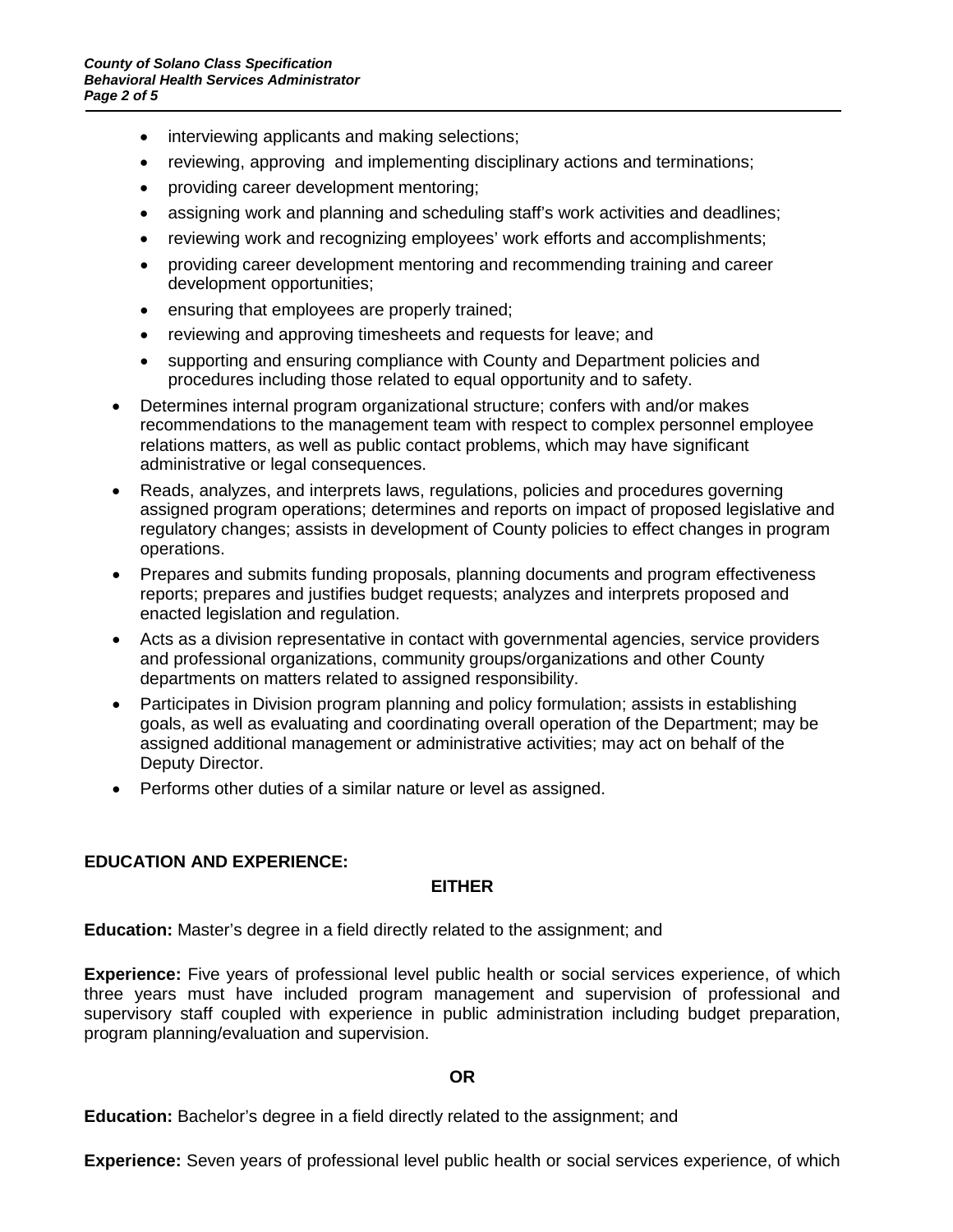three years must have included program management and supervision of professional and supervisory staff coupled with experience in public administration including budget preparation, program planning/evaluation and supervision.

## **LICENSING, CERTIFICATION AND REGISTRATION REQUIREMENTS:**

One or more of the following may be required:

- Registered Nursing License issued by the California State Board of Registered Nursing
- Nurse Practitioner License issued by the California State Board of Registered Nursing
- Public Health Nursing Certificate issued by the California State Board of Registered Nursing
- Marriage and Family Therapist License issued by the California Board of Behavioral Science **Examiners**
- Clinical Social Worker License issued by the California Board of Behavioral Science **Examiners**
- Clinical Psychologist License issued by the California Board of Psychology
- Applicants may be required to possess a valid California Driver's License, Class C

**Note:** All licenses, certificates and registrations must be kept current while employed in this class. This may include the completion of continuing education units to maintain the required registration in good standing. Employees must keep their licenses, certifications and registrations current and failure to do so may constitute cause for personnel action in accordance with Civil Service Rules or applicable bargaining agreement.

## **REQUIRED KNOWLEDGE, SKILLS AND ABILITIES:**

## **Knowledge of:**

- Principles and practices of public administration and program management, including planning, implementation, and evaluation
- Current trends in research, education and related services
- Budget expenditure monitoring
- Polices, regulations and procedures governing assigned programs in public assistance; goals and limitations of public programs within a specific assignment; legal requirements affecting service delivery and operations
- Techniques used to establish and maintain effective communication with clients; socioeconomic factors affecting the client; needs, problems and behavior of people in target population
- Best clinical practices and therapy methods
- Case review practices and techniques
- Services provided by Solano and other surrounding counties
- Record maintenance and case management practices
- Principles and practices of supervision; performance evaluation and discipline processes applicable to the public sector; staffing requirements for the program; training and supervisory practices

## **Skill and/or Ability to:**

• Plan, organize and direct mental health services; develop and manage a program budget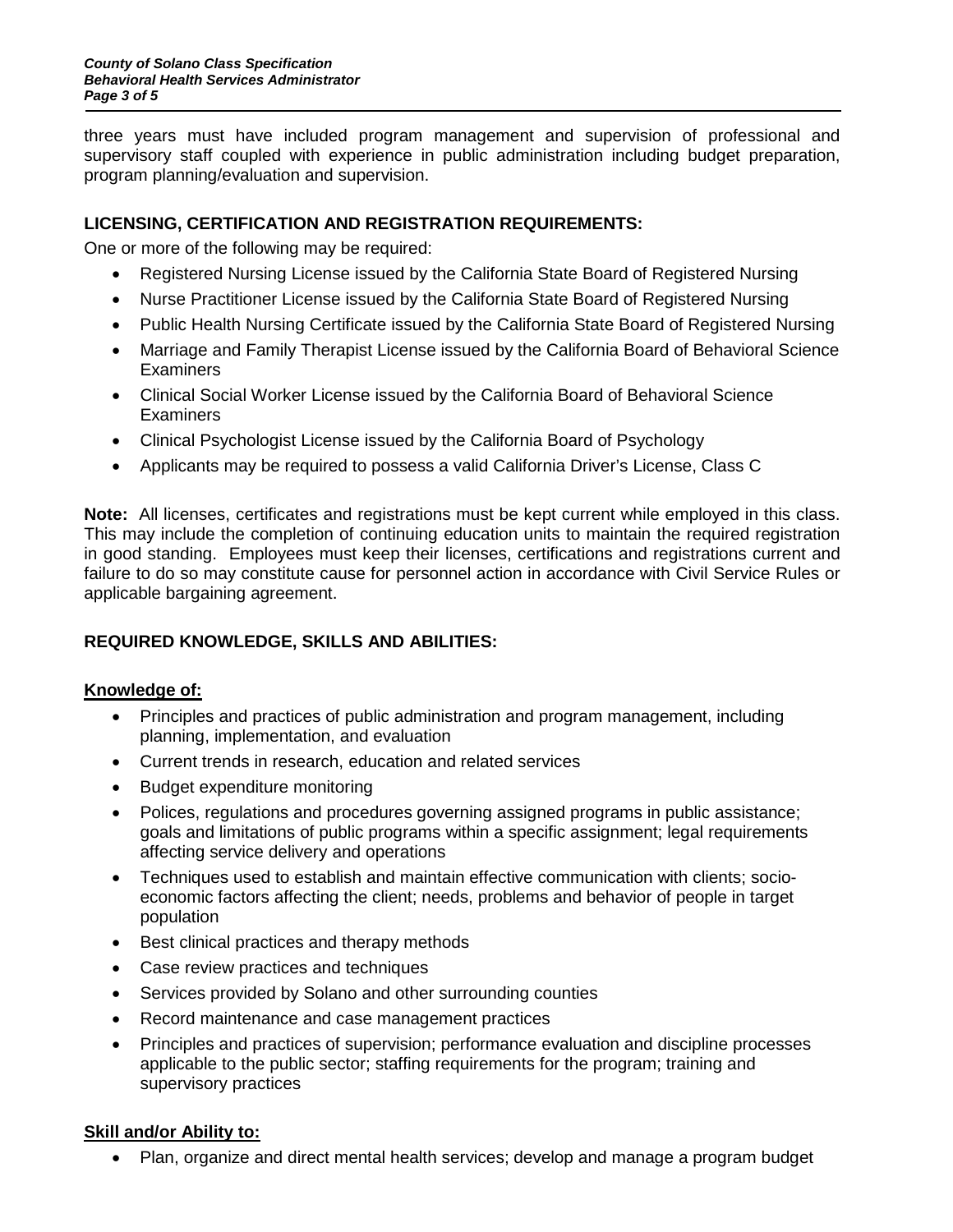- Identify and evaluate the need for developing proposed changes in program practices and procedures; interpret and apply a variety of complex county, state and federal regulations, policies and guidelines related to a specific program; comply with laws, regulations and professional practices governing program services and operations maintain accurate records and document actions taken; prepare narrative and statistical reports
- Supervise, advise, consult with and train others engaged in professional and technical work; secure cooperation and team work among staff; deal firmly and fairly with clients of various socio-economic backgrounds and temperaments organize and prioritize work assignments; effectively delegate responsibility and authority to others; determine and evaluate level of achievement and performance
- Collect and analyze data to establish/ identify needs, evaluate program effectiveness; develop goals and objectives for assigned work units or projects
- Research regulations, procedures and/or technical reference materials
- Interpret administrative direction for incorporation into operational policy and procedures
- Maintain confidentiality of information
- Communicate clearly and concisely, both orally and in writing; compose correspondence independently
- Establish, maintain, and foster positive and harmonious working relationships with those contacted in the course of work
- Utilize basic office equipment

## **PHYSICAL REQUIREMENTS:**

- Mobility and Dexterity: Positions in this class typically require stooping, kneeling, reaching, occasional standing, occasional walking, pushing, pulling, fingering, grasping, feeling (i.e. sense of touch), and repetitive motion.
- Lifting, Carrying, Pushing and Pulling -- Light Work: Employees in this class will be exerting up to 20 pounds of force occasionally and/or up to 10 pounds of force frequently, and/or a negligible amount of force constantly to move objects.
- Vision: Positions in this class require the employee to have close visual acuity, with or without correction, to prepare and analyze data and figures, transcribe, view a computer screen, read, etc. Positions in this class also requires employees to have depth perception in order to operate a motor vehicle.
- Hearing/Talking: Positions in this class require the employee to perceive the nature of sounds at normal speaking levels with or without correction, and have the ability to receive detailed information through oral communication. Positions in this class require the employee to express or exchange ideas by means of the spoken word.

## **WORKING CONDITIONS:**

- Office Work: Employees in this class will most often be working in an office setting.
- Work in a Medical Clinic Facility: Employees in this class will be working in a medical clinic facility and thus will be subject to exposure to chemicals, toxic agents, blood and other bodily fluids, and communicable diseases. There may also be occasional exposure to extreme temperatures, inadequate lighting, and work space that restricts movement.
- Traffic Hazards: Employees in this class may be required to operate a vehicle and thus will be subject to traffic hazards while driving.

## **OTHER REQUIREMENTS:**